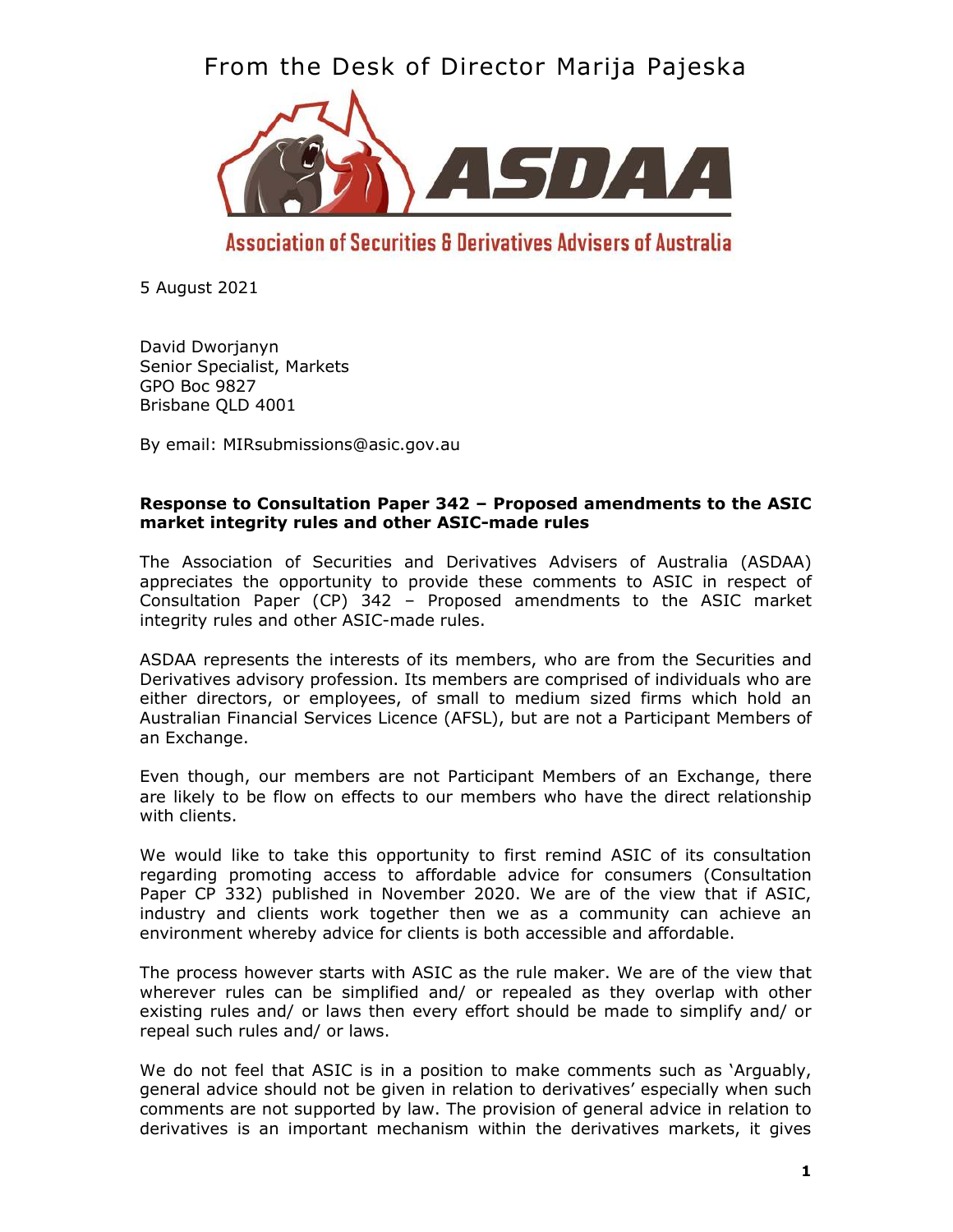clients information about the conditions of the current market, relevant economic information, and price information. There are many people who trade derivatives for speculative and/ or hedging purposes who are not wholesale clients and who rely on general advice in order to make their own trading decisions. In order to ensure that advice remains affordable these advice models need to remain.

Our specific comments to each of ASIC's proposals in the Consultation Paper are detailed in Annexure A of this letter.

ASDAA appreciates the opportunity to provide this Submission to Treasury on these significant proposals. We would be happy to discuss any issues arising from our submissions on this issue, or to provide any further material that may assist. Should you require any further information, please contact Brad Smoling, Director of Communications, on

Yours Sincerely

Marija Pajeska

Compliance Director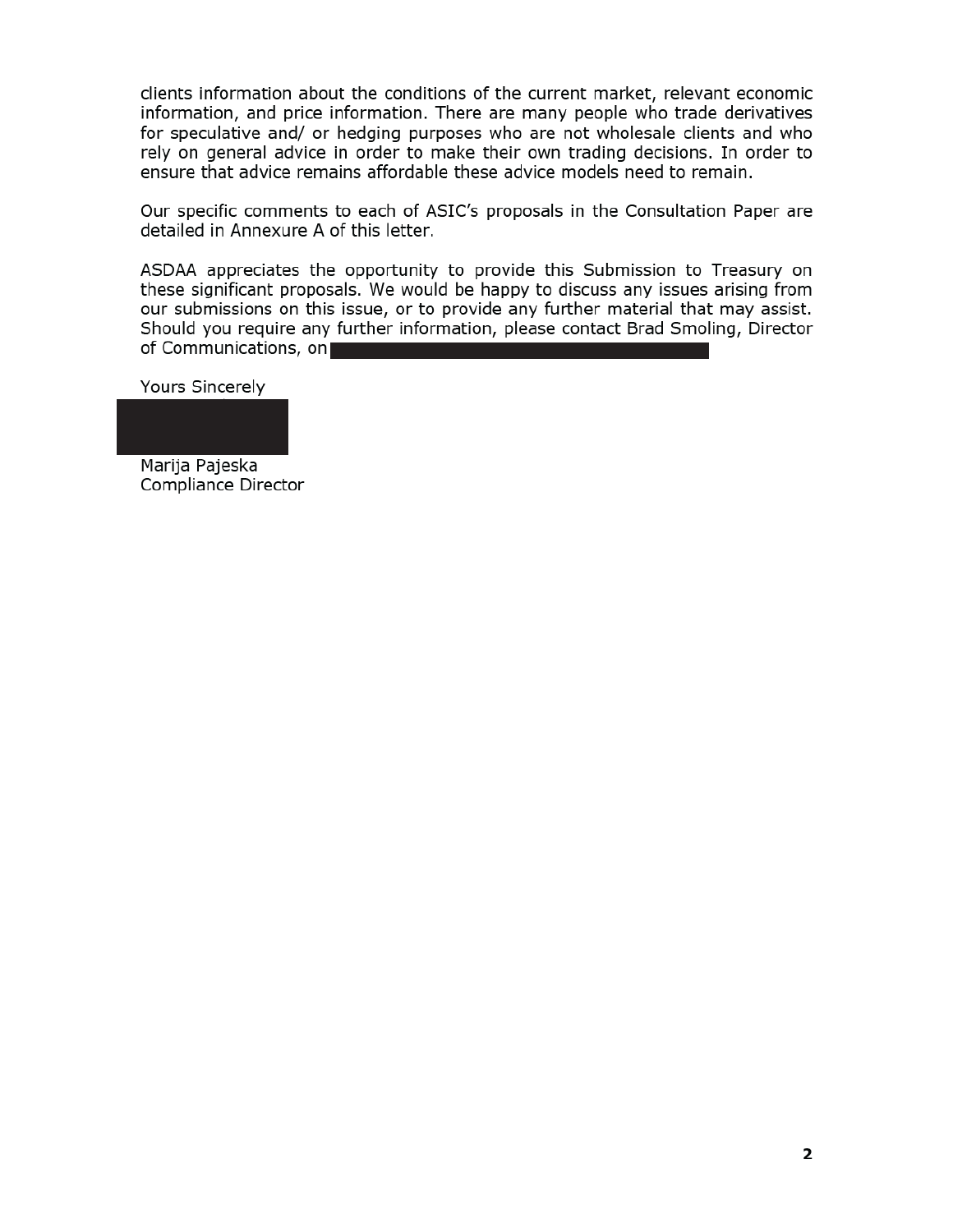# **ANNEXURE A: RESPONSE TO ASIC QUESTIONS**

## **B. AMENDING THE SECURITIES MARKETS RULES**

## **Accredited derivatives advisers**

*B1 proposal: ASIC proposes to replace Part 2.4 of the Securities Markets Rules with principles-based rules (see Attachment 1) that require market participants to ensure that:* 

*(a) their financial advisers are suitably qualified and experienced before providing personal advice to retail clients in relation to derivatives; and* 

*(b) their qualifications relevant to providing advice on derivatives is noted on ASIC's Financial Advisers Register.* 

| <b>ASIC Question</b> |                                                                                                                                                                                                                                                                                                                                                                                                                                                                            | <b>Response</b>                                                                                                                                                                                                                                                                                |
|----------------------|----------------------------------------------------------------------------------------------------------------------------------------------------------------------------------------------------------------------------------------------------------------------------------------------------------------------------------------------------------------------------------------------------------------------------------------------------------------------------|------------------------------------------------------------------------------------------------------------------------------------------------------------------------------------------------------------------------------------------------------------------------------------------------|
| <b>B1Q1</b>          | Do you agree with this proposal? In your response, please give<br>detailed reasons for your answer.                                                                                                                                                                                                                                                                                                                                                                        | Part 2.4 should be repealed in its entirety and reliance should<br>solely be placed on the Corporations Act 2001 in the regulation                                                                                                                                                             |
| <b>B1Q2</b>          | What regulatory benefit, if any, do you believe would arise from<br>maintaining (in the Securities Markets Rules) a separate set of<br>training and qualification obligations for financial advisers who<br>provide personal advice to retail clients in relation to derivatives-<br>beyond what is already provided for in the FA standards,<br>$s912A(1)(e)$ –(f) of the Corporations Act and RG 146? In your<br>response, please give detailed reasons for your answer. | of these matters.<br>Currently, there is so much confusion in the industry, with<br>regards to education and training, resulting from the different<br>standards set under the different laws, rules and standards, to<br>name a few:<br>• the Corporations Act<br>• FASEA Education Standards |
| <b>B1Q3</b>          | What cost savings do you believe would arise from this proposal<br>(e.g. savings resulting from the removal of procedural elements<br>such as submitting new accreditation applications, reaccreditation<br>applications, renewals and other related notifications)? Please<br>provide an estimate of future cost savings.                                                                                                                                                 | • ASIC Regulatory Guide RG146<br>• Qualifications and experience for tax (financial) advisers<br>defined by TPB<br>Market Participants and their representatives do not need an                                                                                                                |
| <b>B1Q4</b>          | Do you think the additional training and qualification obligations<br>should be expanded to include other complex product classes<br>traded on a licensed market (e.g. hybrids)? Please give detailed<br>reasons for your answer.                                                                                                                                                                                                                                          | additional layer of complexity as a result of requirements set<br>under the ASIC Market Integrity Rules which only apply to them<br>and no other licensees or representatives in the securities<br>market.                                                                                     |
| <b>B1Q5</b>          | Do you consider that it would be preferable for ASIC to repeal Part<br>2.4 in its entirety and rely solely on the Corporations Act in the<br>regulation of these matters?                                                                                                                                                                                                                                                                                                  | An additional set of rules would not add value or be of any<br>benefit to clients.                                                                                                                                                                                                             |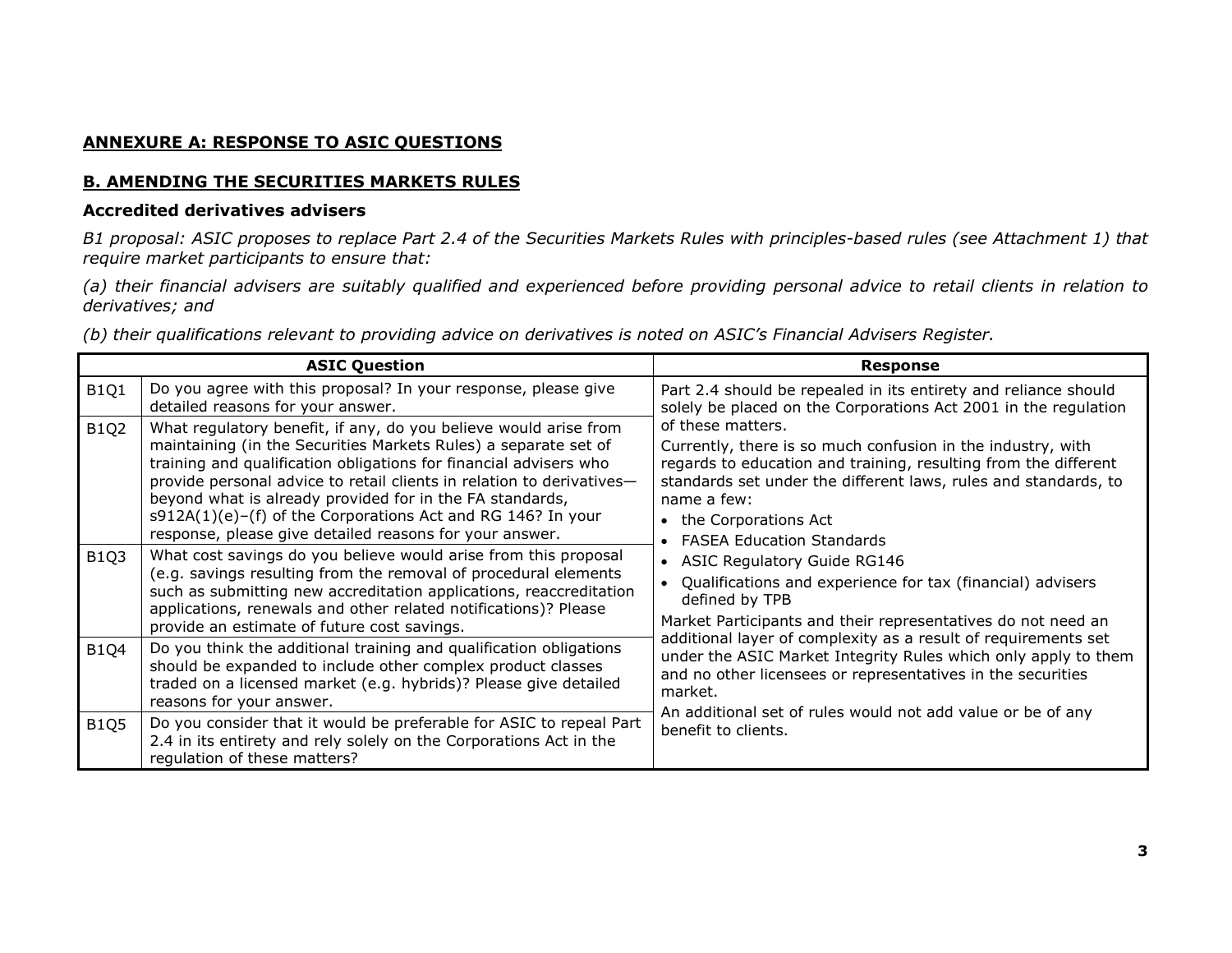## **Pre-trade transparency exception—Trades with price improvement**

*B2 proposal: ASIC proposes amend Rule 6.2.3 of the Securities Markets Rules (see Attachment 1) to clarify that a trade with price improvement:* 

*(a) cannot include orders from more than one client on both sides of the transaction (i.e. it will be possible to have one client to one client or one client to multiple clients); and* 

*(b) where the participant is acting as 'principal', there cannot be multiple parties on both sides of the transaction (i.e. it will be possible to have multiple clients to principal or one client to principal aggregated with one or more clients).* 

|             | <b>ASIC Question</b>                                                                                                                       | Response             |
|-------------|--------------------------------------------------------------------------------------------------------------------------------------------|----------------------|
| <b>B201</b> | Do you agree with our proposal? Please give reasons for<br>your answer.                                                                    | We have no comments. |
| <b>B2Q2</b> | Do you consider the proposal will alleviate any uncertainty<br>participants have about how this exception applies to<br>aggregated orders? |                      |

#### **Confirmation to non-retail clients—Derivatives market contracts**

*B3 proposal: ASIC proposes to amend Rule 3.4.3 of the Securities Markets Rules (see Attachment 1) to provide that a market participant is not required to give the notifications required by Rule 3.4.3(1)(b) if the market transaction is in respect of a financial product which is a derivatives market contract.* 

|             | <b>ASIC Question</b>                                                                                                                                                                                                                                                                               | <b>Response</b>      |
|-------------|----------------------------------------------------------------------------------------------------------------------------------------------------------------------------------------------------------------------------------------------------------------------------------------------------|----------------------|
| <b>B3Q1</b> | Do you agree with our proposal? Please give reasons for<br>your answer.                                                                                                                                                                                                                            | We have no comments. |
| <b>B3Q2</b> | Have changes in market liquidity, alternative trading<br>venues or product innovation made the notification in Rule<br>$3.4.3(1)(b)$ necessary?                                                                                                                                                    |                      |
| <b>B3Q3</b> | Are you able to point to any information asymmetry or<br>other issues that have become evident during the time that<br>the waivers from providing the information in Rule<br>$3.4.3(1)(b)$ have been in place?                                                                                     |                      |
| <b>B3Q4</b> | If we do not proceed with the proposal, will you be in a<br>position to comply with Rule 3.4.3 when the class waiver<br>expires? If not, what are the estimated compliance costs<br>(both one-off and ongoing), costs of any IT build and lead<br>time for you to be able to comply with the rule? |                      |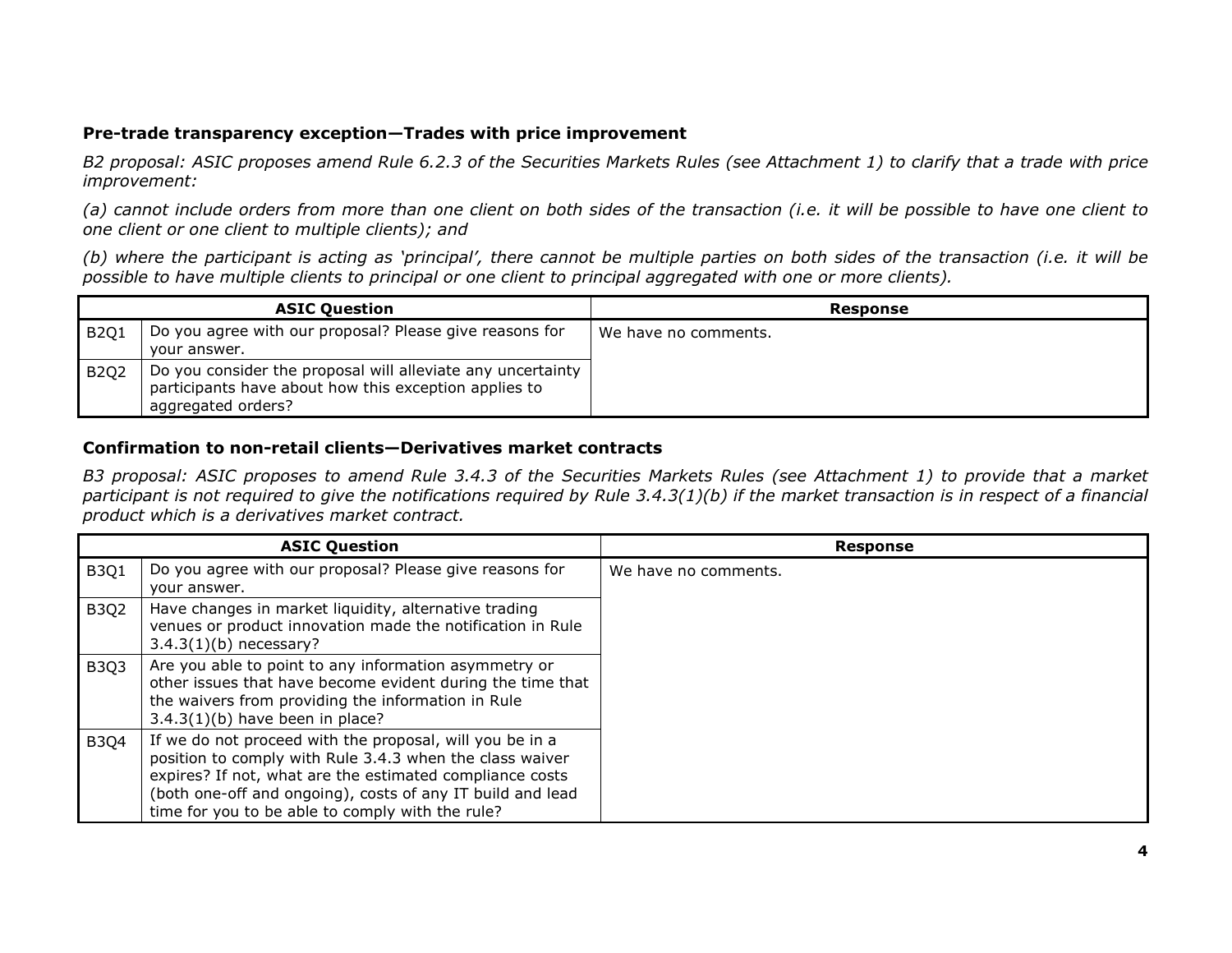# **Regulatory data reporting—Intermediary ID**

 *B5 proposal: ASIC to amend Rule 7.4.4 of the Securities Markets Rules (see Attachment 1) to clarify that intermediary ID data is required for all orders and transactions:* 

*(a) submitted by the AFS licence holder as intermediary for the underlying client; and* 

*(b) if there is an arrangement in place under which the AFS licence holder is permitted to submit trading messages into the market participant's system as intermediary for its own clients.* 

|             | <b>ASIC Question</b>                                                                                                                            | Response                                                                                                                                                             |
|-------------|-------------------------------------------------------------------------------------------------------------------------------------------------|----------------------------------------------------------------------------------------------------------------------------------------------------------------------|
| B4Q1        | Do you agree with our proposal? Please give reasons for your<br>answer.                                                                         | We have no objection to the proposed changes however, ASIC<br>needs to consider whether the data it has collected to date with                                       |
| <b>B4Q2</b> | Do you consider that the proposal will remove any existing<br>uncertainty that participants have about when the intermediary<br>ID is required? | regards to Intermediary ID is reliable especially if such data has<br>been used for the purpose of calculating ASIC Industry funding<br>fees for Securities dealers. |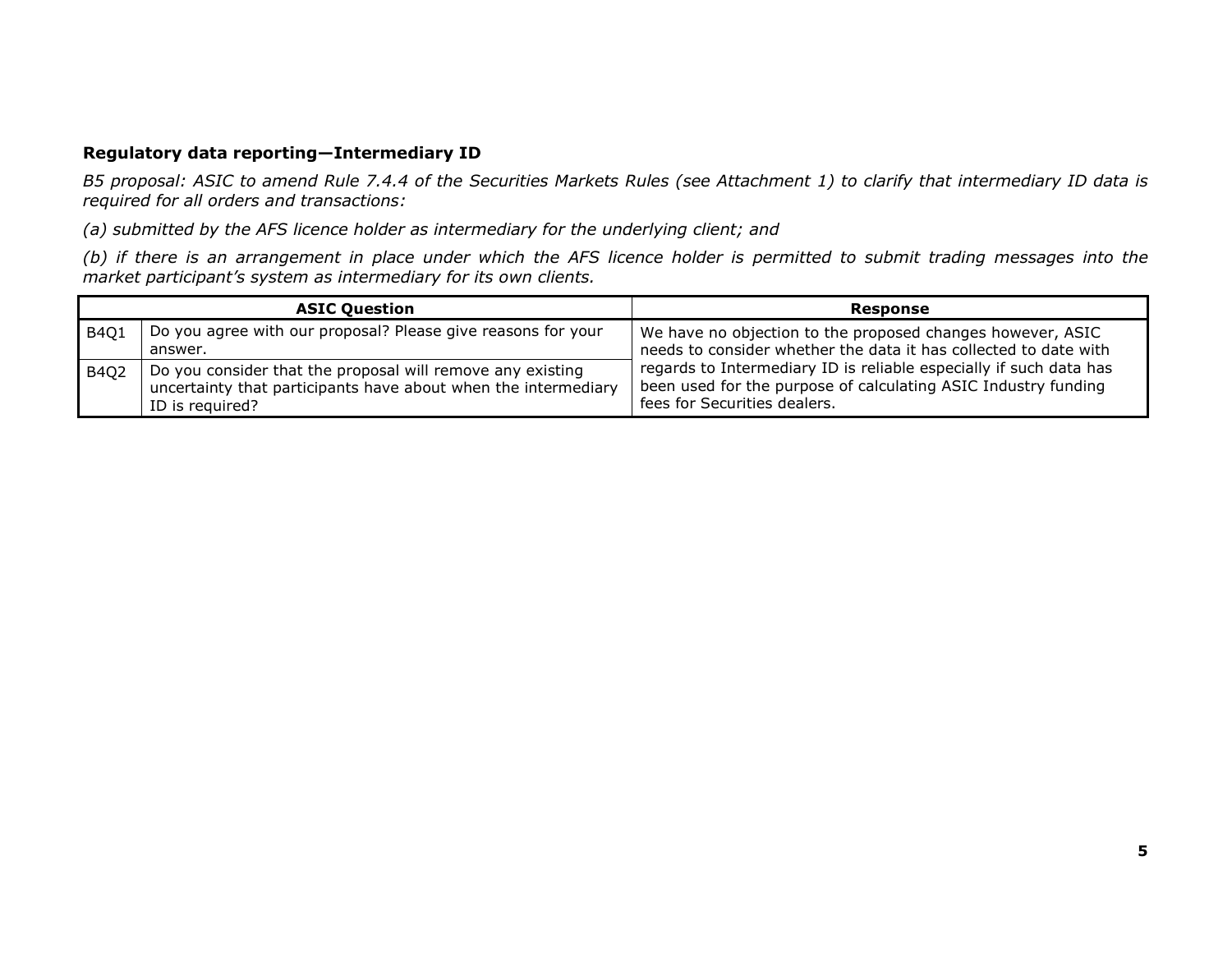# **C. AMENDING THE FUTURES MARKETS RULES**

# **Prohibited employment**

*C1 proposal: ASIC proposes to replace the prohibited employment condition in Rule 2.2.3 of the Futures Markets Rules with a 'good fame and character' test that mirrors Rule 2.1.4 of the Securities Markets Rules (see Attachment 2)* 

|                               | <b>ASIC Question</b>                                                                                                                                                                     | Response                                                                                                                                                                      |
|-------------------------------|------------------------------------------------------------------------------------------------------------------------------------------------------------------------------------------|-------------------------------------------------------------------------------------------------------------------------------------------------------------------------------|
| C1Q1                          | Do you agree with our proposal to replace the prohibited<br>employment rule with a 'good fame and character' test? Please<br>give reasons for your answer.                               | We agree with the proposal as the 'good fame and character' test<br>is reasonable.                                                                                            |
| C <sub>1</sub> Q <sub>2</sub> | Will the proposal result in any changes to your systems and<br>procedures or increased one-off or ongoing compliance or<br>administrative costs? Please give an estimate of those costs. | As the good fame and character test is an ongoing obligation, it will<br>increase the ongoing compliance monitoring requirements but not<br>to an extent which is unbearable. |

*C2 proposal: ASIC proposes to extend the 'good fame and character' test to include employees and other persons involved in the business of a market operator with the addition of Rule 4.4.1 which has the same drafting as the proposed Rule 2.2.3 (see Attachment 2).* 

|      | <b>ASIC Question</b>                                                                                                                                                                                       | <b>Response</b>                                                                    |
|------|------------------------------------------------------------------------------------------------------------------------------------------------------------------------------------------------------------|------------------------------------------------------------------------------------|
| C2Q1 | Do you agree that the 'good fame and character' requirement<br>should also extend to employees and other persons involved in<br>the business of a market operator? Please give reasons for your<br>answer. | We agree with the proposal as the 'good fame and character' test<br>is reasonable. |
| C2Q2 | Will the proposal result in any changes to your systems and<br>procedures or increased one-off or ongoing compliance or<br>administrative costs? Please give an estimate of these costs.                   |                                                                                    |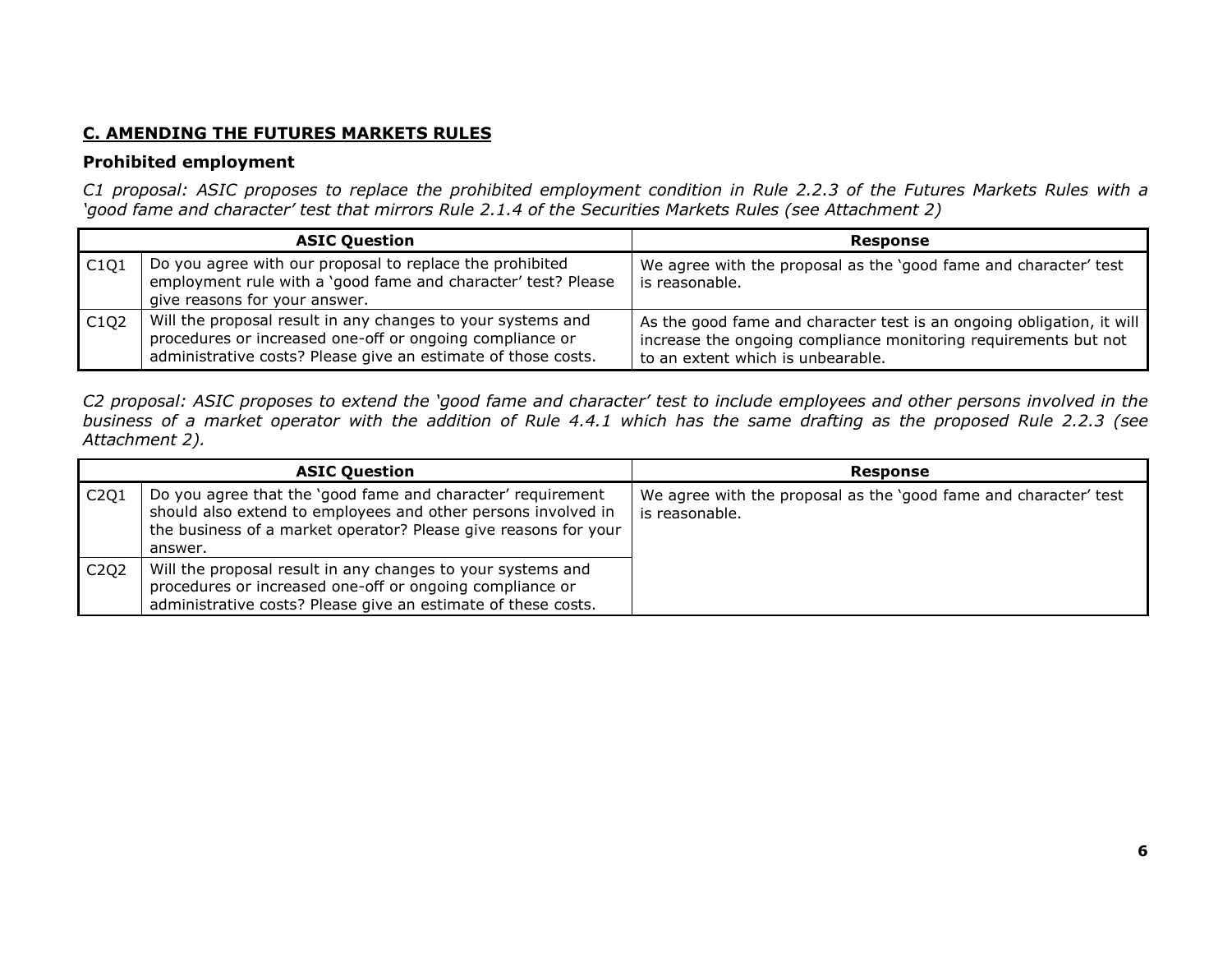# **Suspicious activity reporting**

 *C3 proposal: ASIC proposes to add Rules 3.6.1 and 3.6.2 to the Futures Markets Rules (see Attachment 2), requiring a market participant to notify ASIC (unless the same information has already been reported to AUSTRAC) in a form prescribed by ASIC as soon as practicable if it has reasonable grounds to suspect that a person is:* 

*(a) trading with inside information; or* 

*(b) engaging in manipulative trading.* 

*A market participant must not disclose to other parties that it has notified ASIC of suspicious activity.* 

|      | <b>ASIC Question</b>                                                                                                                                                                                                                                                                                                                                                                                                                                    | <b>Response</b>                                                                                                                                                                                                                |
|------|---------------------------------------------------------------------------------------------------------------------------------------------------------------------------------------------------------------------------------------------------------------------------------------------------------------------------------------------------------------------------------------------------------------------------------------------------------|--------------------------------------------------------------------------------------------------------------------------------------------------------------------------------------------------------------------------------|
| C3Q1 | What are your views on our proposed approach to requiring suspicious<br>activity reporting? Are there other avenues for obtaining this information?                                                                                                                                                                                                                                                                                                     | We have no objections with ASIC proposed changes<br>relating to Suspicious activity reporting on the                                                                                                                           |
| C3Q2 | Will compliance with this proposed obligation require any changes to your<br>systems or procedures? What are the likely costs of such changes (where<br>possible, please identify the nature of likely costs, quantify the estimated<br>costs and indicate whether such costs will be one-off or ongoing)? Are there<br>likely to be any significant impediments to making these changes?                                                               | condition that there will be no duplication in<br>reporting.<br>ASIC should ensure that the same platform can be<br>used to report breaches under the Corporations Act<br>and under the Market Integrity Rules and that once a |
| C3Q3 | Do you have views on whether this proposal is likely to impose any other<br>additional costs or burdens on any class of stakeholder? Where possible,<br>please identify the nature of the likely costs/burdens, quantify the estimated<br>costs (including any assumptions and relevant data) and indicate whether<br>such costs/burdens will be one-off or ongoing. What other information should<br>be encapsulated in suspicious activity reporting? | licensee reports a breach under the Corporations Act<br>it has no obligation to submit a further report to<br>ASIC under the ASIC Market Integrity Rules.                                                                      |
| C3Q4 | Are transitional arrangements necessary? What are your views on what the<br>transitional time period and arrangements should be?                                                                                                                                                                                                                                                                                                                        |                                                                                                                                                                                                                                |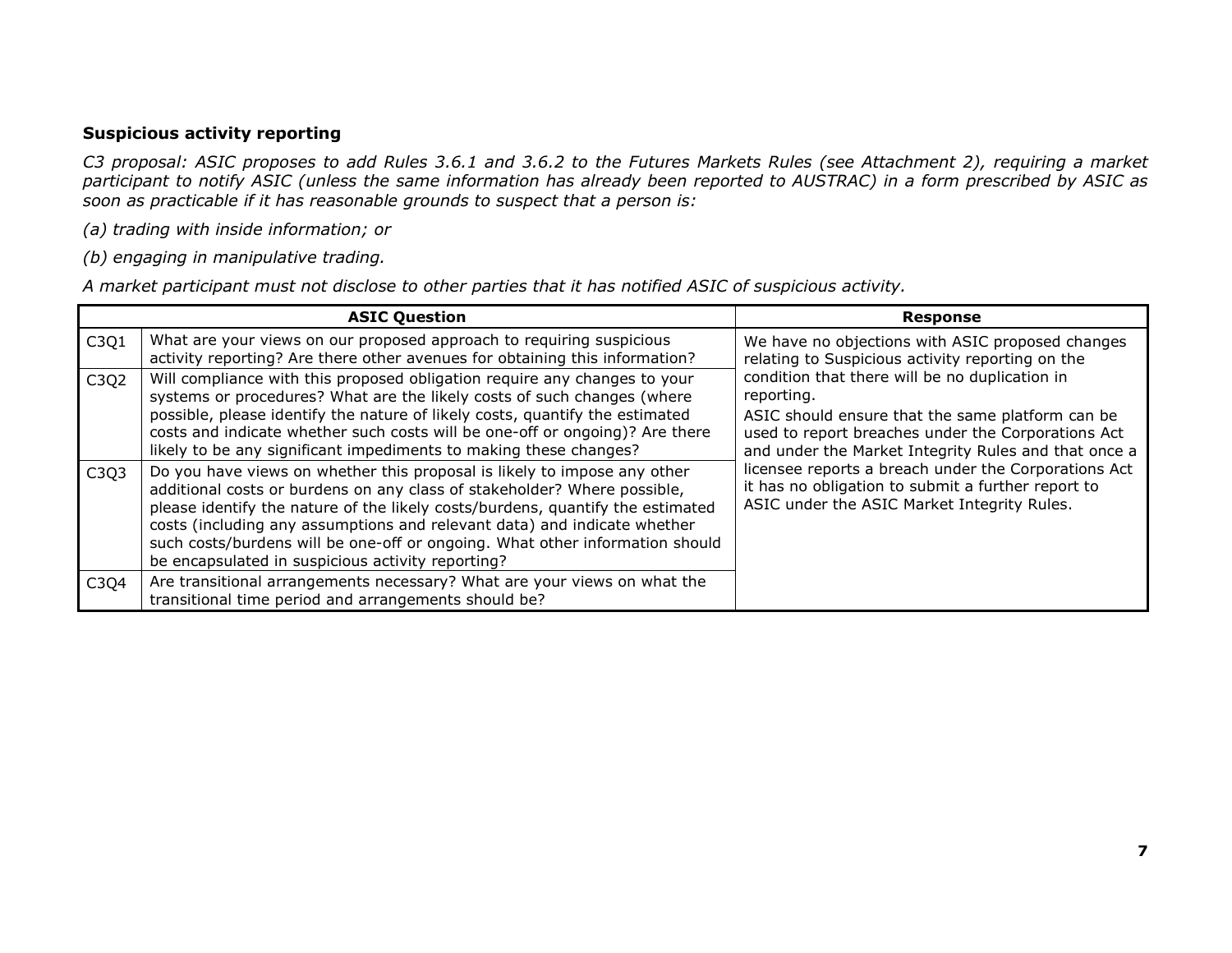# **Client authorisation—Block trade and exchange for physical orders**

*C4 proposal: ASIC proposes to amend Rule 3.4.4 of the Futures Markets Rules (see Attachment 2) to remove the requirement that:* 

*(a) client authorisations must be 'in writing'; and* 

*(b) the authorisation must include acknowledgments from the client.* 

| <b>ASIC Question</b> |                                                                                                                                                                                                             | Response                                                                                                                                                                                                                                                                                                                                                                                         |  |
|----------------------|-------------------------------------------------------------------------------------------------------------------------------------------------------------------------------------------------------------|--------------------------------------------------------------------------------------------------------------------------------------------------------------------------------------------------------------------------------------------------------------------------------------------------------------------------------------------------------------------------------------------------|--|
| C4Q1                 | Does the requirement, under Rule 3.4.4, that client<br>instructions must be 'in writing' serve any<br>regulatory or business purpose in light of<br>mandatory recording and record-keeping<br>requirements? | We find ASIC's questions confusing as the current wording of Rule 3.4.4 of the<br>Futures Markets Rules does not require client instructions to be 'in writing' but<br>rather client authorization to be 'in writing'.<br>Currently, client authorization is provided through the Client Agreement that is<br>signed between the Client and the Market Participant. The process is effective     |  |
| C4Q2                 | Does the requirement, under Rule 3.3.4, that client<br>instructions must be 'in writing' create<br>inefficiencies in the operation of the market or the<br>facilitation of client instructions?             | and efficient, however simplification of the prescribed wording would be<br>beneficial, ie. removal of the requirement to have the client acknowledgements<br>in Rule $3.4.4(a) - (d)$ .                                                                                                                                                                                                         |  |
| C4Q3                 | Do the client acknowledgements in Rule 3.4.4(a)-<br>(d) serve any regulatory purpose not already<br>covered by the operating rules of the market or the<br><b>Corporations Act?</b>                         | In terms of the proposed wording, we agree to the inclusion of Rule 3.4.4(2)<br>however it should only be required in circumstances where a client has not<br>agreed in writing. This will still allow for authority to be given via a Client<br>Agreement without the Market Participant incurring additional administrative<br>burdens and associated costs related to maintaining a register. |  |
|                      |                                                                                                                                                                                                             | The other option worth considering is to replicate the wording in Rule 3.3.2 of<br>the Futures Markets Rules for Block Trades and Exchange for Physical. Rule<br>3.3.2 of the Futures Markets Rules is not administratively over bearing and<br>achieves the intended objective to have client authorization prior to engaging in<br>the relevant activities.                                    |  |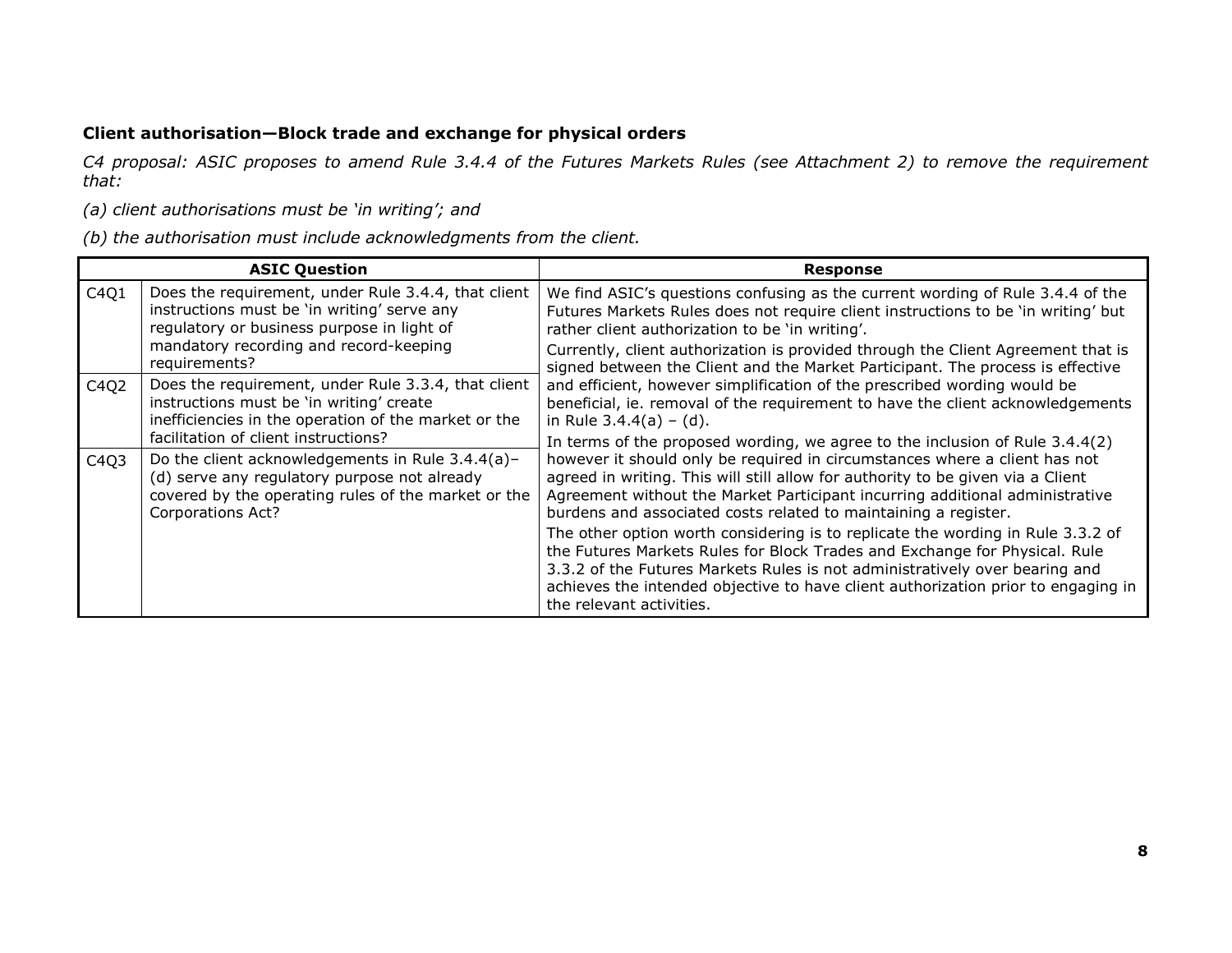C5 proposal: ASIC proposes to amend Rule 3.5.3 of the Futures Markets Rules to remove the requirement that client<br>authorisations must be 'in writing'.

|                   | <b>ASIC Question</b>                                                                                                                                                                            | <b>Response</b>                                                                                                                                                                                                                                                                                                                                                                               |
|-------------------|-------------------------------------------------------------------------------------------------------------------------------------------------------------------------------------------------|-----------------------------------------------------------------------------------------------------------------------------------------------------------------------------------------------------------------------------------------------------------------------------------------------------------------------------------------------------------------------------------------------|
| $\overline{C5Q1}$ | Does the requirement, under Rule 3.5.3, that client<br>instructions must be 'in writing' serve any<br>regulatory or business purpose in light of                                                | We find ASIC's questions confusing as the current word of Rule 3.5.3 of the<br>Futures Markets Rules does not require client instructions to be 'in writing' but<br>rather client authorization to be 'in writing'.                                                                                                                                                                           |
|                   | mandatory recording and record-keeping<br>requirements?                                                                                                                                         | Currently, client authorization is provided through the Client Agreement that is<br>signed between the Client and the Market Participant. The process is effective<br>and efficient. This option should remain in the rules.                                                                                                                                                                  |
| $\overline{C5Q2}$ | Does the requirement, under Rule 3.5.3, that client<br>instructions must be 'in writing' create<br>inefficiencies in the operation of the market or the<br>facilitation of client instructions? | In terms of the proposed wording, we agree to the inclusion of $3.5.3(2)$<br>however it should only be required in circumstances where a client has not<br>agreed in writing. This will still allow for authority to be given via a Client<br>Agreement without the Market Participant incurring additional administrative<br>burdens and associated costs related to maintaining a register. |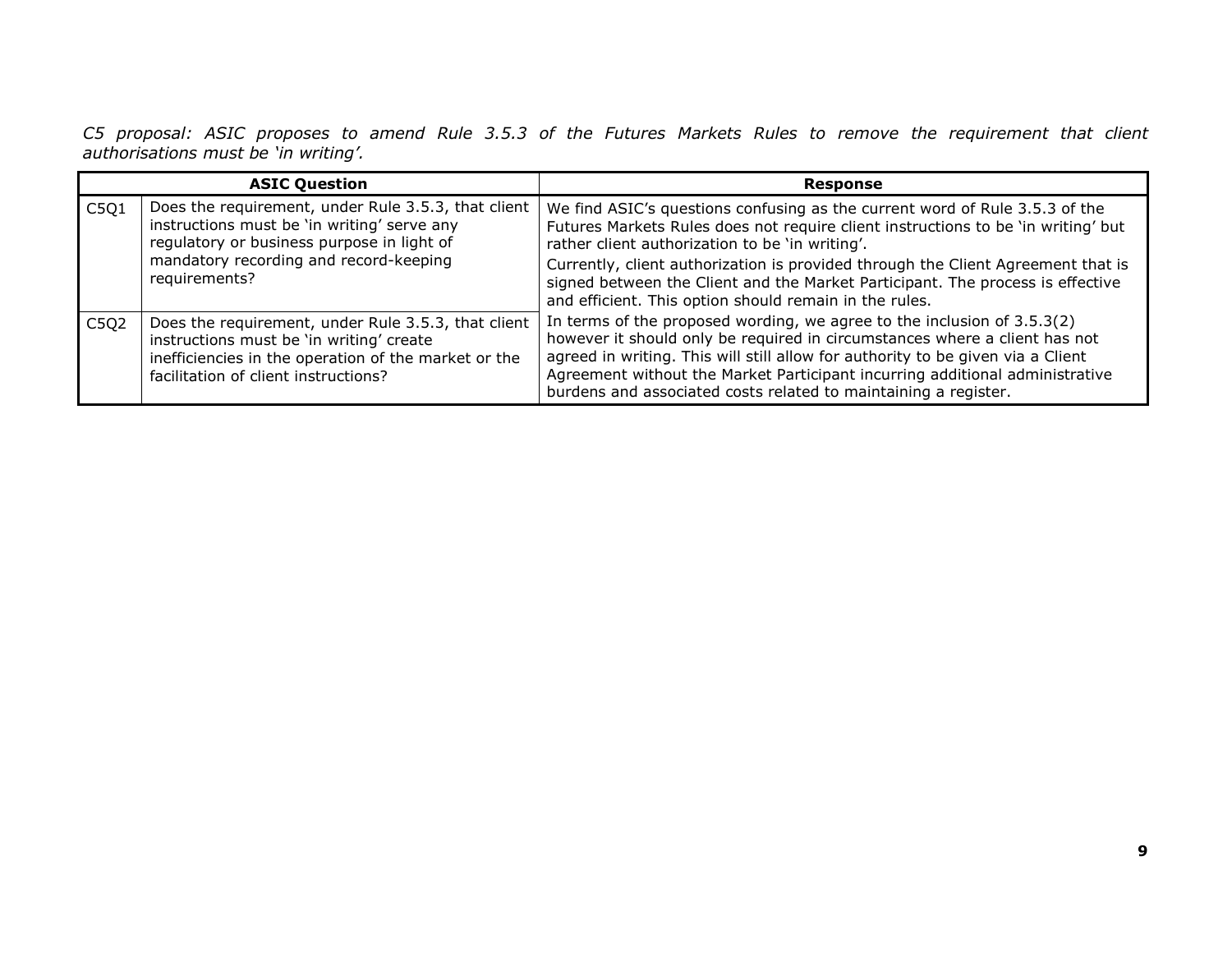# **D. MERITS REVIEW OF ASIC DECISIONS UNDER THE SECURITIES AND FUTURES MARKETS RULES**

#### **What are reviewable decisions?**

*D1 proposal: ASIC proposes to amend the Securities Markets Rules to provide that a decision listed in Appendix 1 would be subject to merits review by the AAT.* 

|                                       | <b>ASIC Question</b>                                                                                                                        | Response           |
|---------------------------------------|---------------------------------------------------------------------------------------------------------------------------------------------|--------------------|
| $\vert$ D <sub>1</sub> Q <sub>1</sub> | Do you think there are any omissions from the proposed list of<br>decisions under the Securities Markets Rules? Please give<br>reasons why. | We have no comment |

*D2 proposal: ASIC proposes that a decision under the Securities Markets Rules which is listed in Appendix 2 would not be subject to merits review by the AAT.* 

|      | <b>ASIC Question</b>                                                                                  | Response                                                                                                                          |
|------|-------------------------------------------------------------------------------------------------------|-----------------------------------------------------------------------------------------------------------------------------------|
| D201 | Do you think there are any omissions from the proposed list of<br>decisions? Please give reasons why. | If Part 2.4 of the Securities Markets Rules is repealed then all rules<br>relating to Part 2.4 should be deleted from Appendix 2. |

*D3 proposal: ASIC proposes to amend the Futures Markets Rules to provide that a decision listed in Appendix 3 would be subject to merits review by the AAT.* 

|                     | <b>ASIC Question</b>                                                                                                                     | Response             |
|---------------------|------------------------------------------------------------------------------------------------------------------------------------------|----------------------|
| $\overline{0}$ D3Q1 | Do you think there are any omissions from the proposed list of<br>decisions under the Futures Markets Rules? Please give reasons<br>whv. | l We have no comment |

*D4 proposal: ASIC proposes that a decision under the Futures Markets Rules which is listed in Appendix 4 would not be subject to merits review by the AAT.* 

|      | <b>ASIC Ouestion</b>                                                                                  | Response           |
|------|-------------------------------------------------------------------------------------------------------|--------------------|
| D401 | Do you think there are any omissions from the proposed list of<br>decisions? Please give reasons why. | We have no comment |